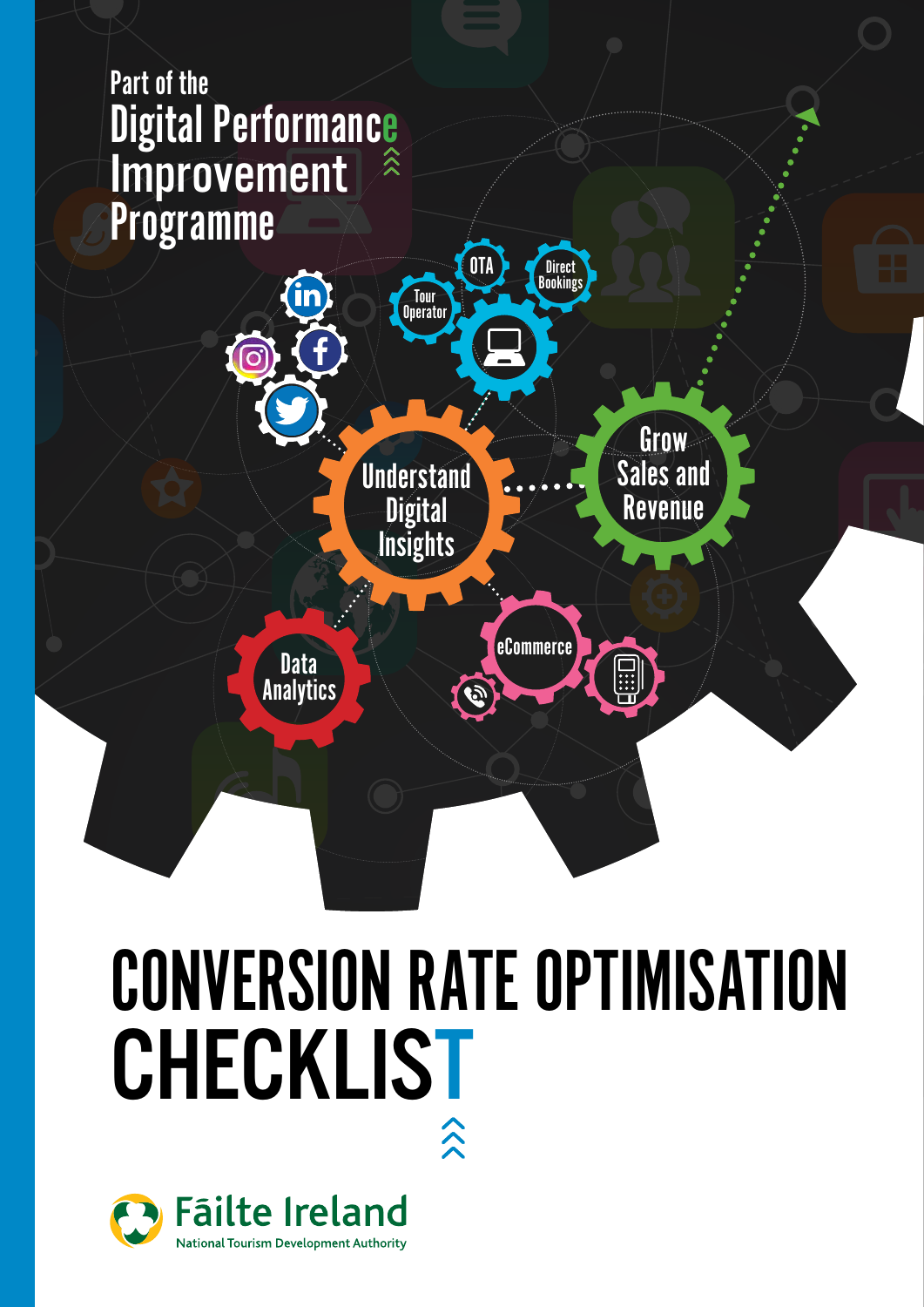## CRO PROCESS/ANALYTICS

**Conversion Rate Optimisation (CRO)** is the process of increasing the % of visitors that are on your website into customers. When you get those visitors to your website and you build all those warm/hot audiences, you want to ensure they convert into customers. This section will cover how to measure the full customer journey to ensure you are making data led decisions that have a positive impact on conversion rate across your website.





Google Tag Manager

|  | <b>Google Analytics / GTM   Action</b>     |                                                                                                                                                      | Yes/No | Why this is Important                                                                                                         |
|--|--------------------------------------------|------------------------------------------------------------------------------------------------------------------------------------------------------|--------|-------------------------------------------------------------------------------------------------------------------------------|
|  | <b>Google Analytics</b><br>Set up          | Ensure Google Analytics is in<br>place on your Website.                                                                                              |        | This allows you to measure<br>visitors to your website and<br>understand their behaviours.                                    |
|  | <b>Google Tag Manager</b><br><b>Set Up</b> | <b>Ensure Google Tag Manager</b><br>in place on your Website.                                                                                        |        | This allows you to add additional<br>tracking on your website and<br>booking system.                                          |
|  | <b>Search Console Set</b><br>up and Linked | <b>Ensure Google Search</b><br>Console is in place and is<br>linked with Google Analytics.                                                           |        | Search Console gives you<br>information on SEO performance<br>including top performing<br>keywords.                           |
|  | <b>Google Ads Linked</b>                   | Ensure Google Ads Account is<br>linked to Google Analytics.                                                                                          |        | This allows you to match spend<br>on Google Ads with Revenue<br>in Google Analytics to better<br>calculate ROI.               |
|  | <b>Access Level</b>                        | Ensure you have Admin.<br>Access to Google Analytics,<br>Google Search Console,<br>Google My Business and<br>Google Tag Manager.                     |        | It is important that you have<br>access to these tools to help<br>you better manage your Digital<br>Strategy and Performance. |
|  | <b>KPI Map Out</b>                         | Map out KPIs into different<br>goals / events. Ensure you are<br>tracking Website performance<br>and booking engine<br>performance as separate KPIs. |        | Measuring your KPIs will ensure<br>you are focused on the key<br>metrics that will impact your<br>Digital Performance.        |



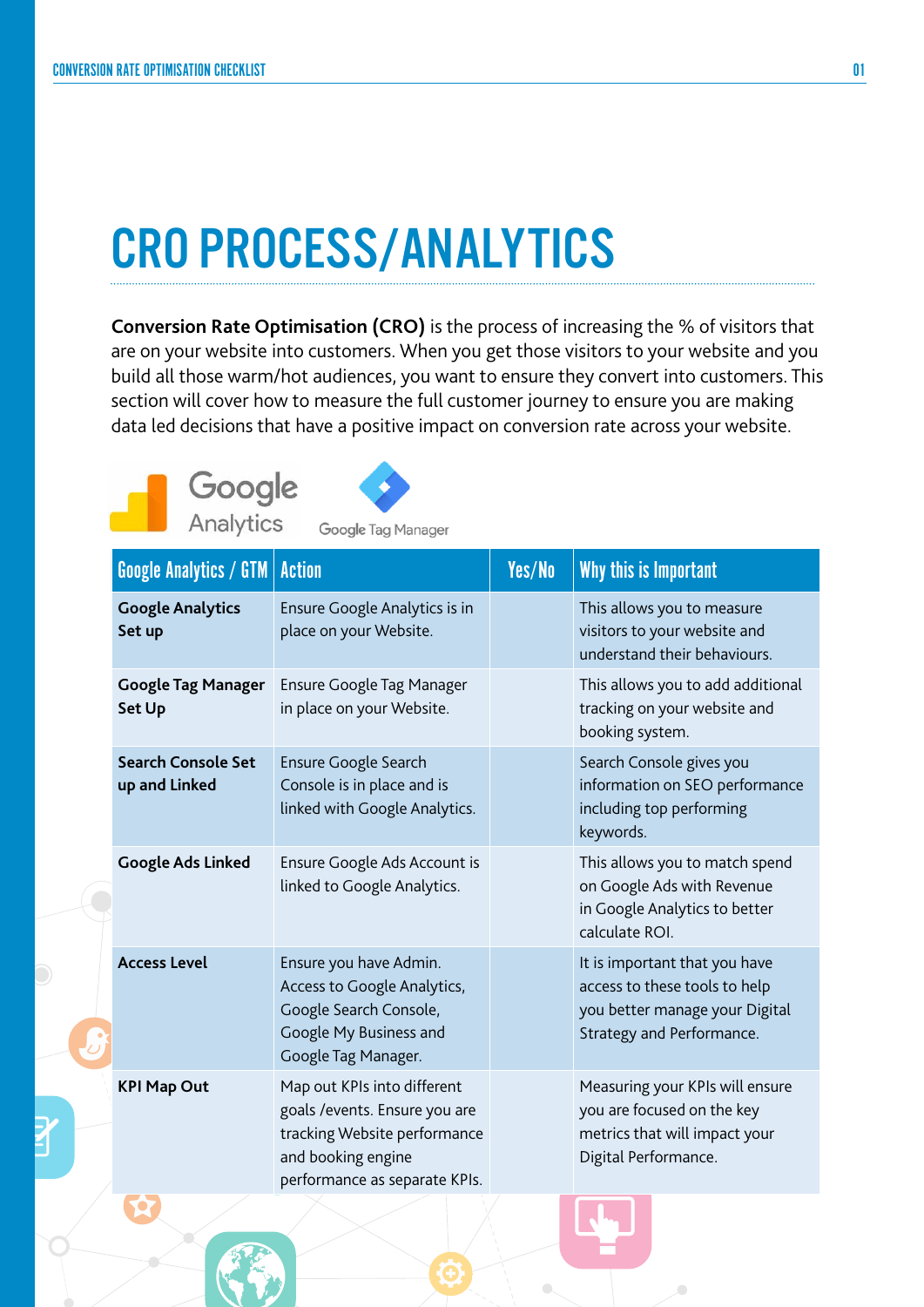| <b>Google Analytics / GTM</b>                                         | <b>Action</b>                                                                                                                              | Yes/No | Why this is Important                                                                                                                                                                    |
|-----------------------------------------------------------------------|--------------------------------------------------------------------------------------------------------------------------------------------|--------|------------------------------------------------------------------------------------------------------------------------------------------------------------------------------------------|
| <b>E-Commerce Online</b><br><b>Reservation</b>                        | <b>Ensure E-commerce Tracking</b><br>is in place to record revenue<br>from online reservations.                                            |        | E-commerce Tracking allows<br>you to measure revenue coming<br>through your website.                                                                                                     |
| <b>E-Commerce Online</b><br><b>Purchase (Product</b><br>Sales for VA) | <b>Ensure E-commerce Tracking</b><br>is in place to record online<br>revenue from Store if<br>relevant.                                    |        | You can set up E-commerce<br>tracking for any transaction so<br>this may include online sales from<br>your shop if you have one.                                                         |
| <b>E-Commerce Online</b><br><b>Voucher Purchase</b>                   | <b>Ensure E-commerce Tracking</b><br>in place to record online<br>revenue from Vouchers if<br>relevant.                                    |        | You can set up E-commerce<br>Tracking for any transaction so<br>this may include online voucher<br>sales.                                                                                |
| <b>Ecommerce Review</b>                                               | Ensure E-commerce tracking<br>is fully in place.                                                                                           |        |                                                                                                                                                                                          |
| <b>Set Up Events</b>                                                  | Set up Events to track Email<br>Clicks, Form Submissions and<br>Phone Calls using Google Tag<br>Manager.                                   |        | Event Tracking allows you to<br>measure additional conversions.<br>Setting up Event Tracking using<br>Google Tag Manager allows you<br>to start tracking conversions like<br>Email Pick. |
| <b>Goal Tracking -</b><br><b>Email Clicks</b>                         | Ensure you are recording the<br>number of clicks on email<br>addresses from within your<br>site as a goal on Google<br>Analytics.          |        | In some cases an email enquiry<br>can be a key conversion goal<br>and should be set up on Google<br>Analytics to help measure ROI<br>of a campaign.                                      |
| <b>Goal Tracking - Book</b><br>a Table Click                          | Ensure you are recording the<br>number of people who click<br>on Book a Table on Google<br>Analytics.                                      |        | In some cases a Book a Table<br>click can be a key conversion goal<br>and should be set up on Google<br>Analytics to help measure ROI<br>of a campaign.                                  |
| <b>Goal Tracking -</b><br><b>Phone Calls</b>                          | Ensure you are recording<br>the number of people who<br>click on phone numbers from<br>within your site as a goal on<br>Google Analytics.  |        | In some cases a phone call can be<br>a key conversion goal and should<br>be set up on Google Analytics to<br>help measure ROI of a campaign.                                             |
| <b>Goal Tracking -</b><br><b>Enquiry Form</b>                         | Ensure your are recording<br>the number of people who<br>submit an enquiry form from<br>within your site as a goal on<br>Google Analytics. |        | In some cases an enquiry form<br>can be a key conversion goal<br>and should be set up on Google<br>Analytics to help measure ROI<br>of a campaign.                                       |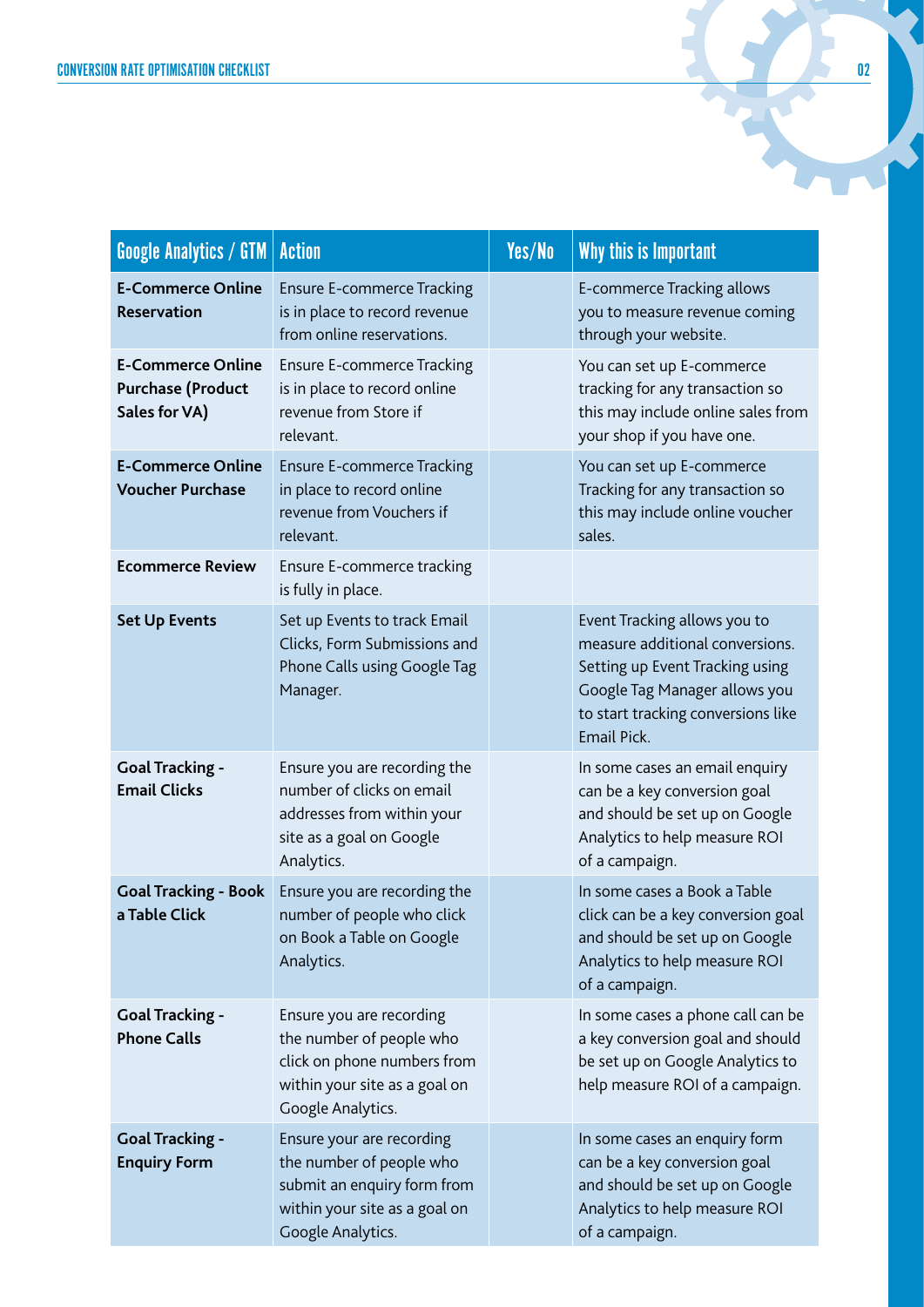| <b>Google Analytics / GTM</b>                                         | <b>Action</b>                                                                                                                                                                                                                    | Yes/No | Why this is Important                                                                                                                                                                                                       |
|-----------------------------------------------------------------------|----------------------------------------------------------------------------------------------------------------------------------------------------------------------------------------------------------------------------------|--------|-----------------------------------------------------------------------------------------------------------------------------------------------------------------------------------------------------------------------------|
| <b>Goal Tracking -</b><br><b>Brochure Pages /</b><br><b>Downloads</b> | Track brochure pages /<br>downloads of PDFs.                                                                                                                                                                                     |        | In some cases a brochure<br>download can be a key conversion<br>goal and should be set up on<br>Google Analytics to help measure<br>ROI of a campaign.                                                                      |
| <b>Funnel Creation</b>                                                | Set up Goal Funnels where<br>relevant. Include a Funnel<br>for the Checkout / Booking<br>Process. Identify different<br>paths to purchase and ensure<br>funnel is in place for all - e.g<br>special offers vs booking<br>widget. |        | Setting up a conversion funnel can<br>help you pinpoint where you are<br>losing customers in the conversion<br>journey which can in turn allow<br>you to make necessary changes to<br>the process.                          |
| <b>Google Attribution</b><br><b>Set Up</b>                            | Set up Google Attribution.                                                                                                                                                                                                       |        | Google Attribution gives further<br>insight on a customer journey by<br>demonstration of the value of each<br>touchpoint in a customer journey.                                                                             |
| <b>Audience Plan</b>                                                  | Review what audiences need<br>to be in place to understand<br>customer behaviour.                                                                                                                                                |        | Audiences can be set up to<br>segment your customers. For<br>example you can set up a segment<br>for New Users or Visitors to a<br>specific page. These audiences<br>can then be used to assist with<br>campaign targeting. |
| <b>Audience Review</b>                                                | Review what audiences are in<br>place today. Are they linked to<br>Analytics and Adwords?                                                                                                                                        |        | It is important to review what<br>audiences are in place today to<br>avoid duplication.                                                                                                                                     |
| <b>Audience</b><br>Implementation                                     | Implement any additional<br>audiences not currently in<br>place.                                                                                                                                                                 |        | This will ensure you have all<br>relevant audiences in place in<br>Google Analytics.                                                                                                                                        |
| Enable Demographic<br>and Interests                                   | Enable advanced<br>demographics and interests<br>to ensure you are seeing Age,<br>Gender and Interests data on<br>Google Analytics.                                                                                              |        | This feature in Google Analytics<br>gives additional insight on<br>performance by Age, Gender and<br>interests.                                                                                                             |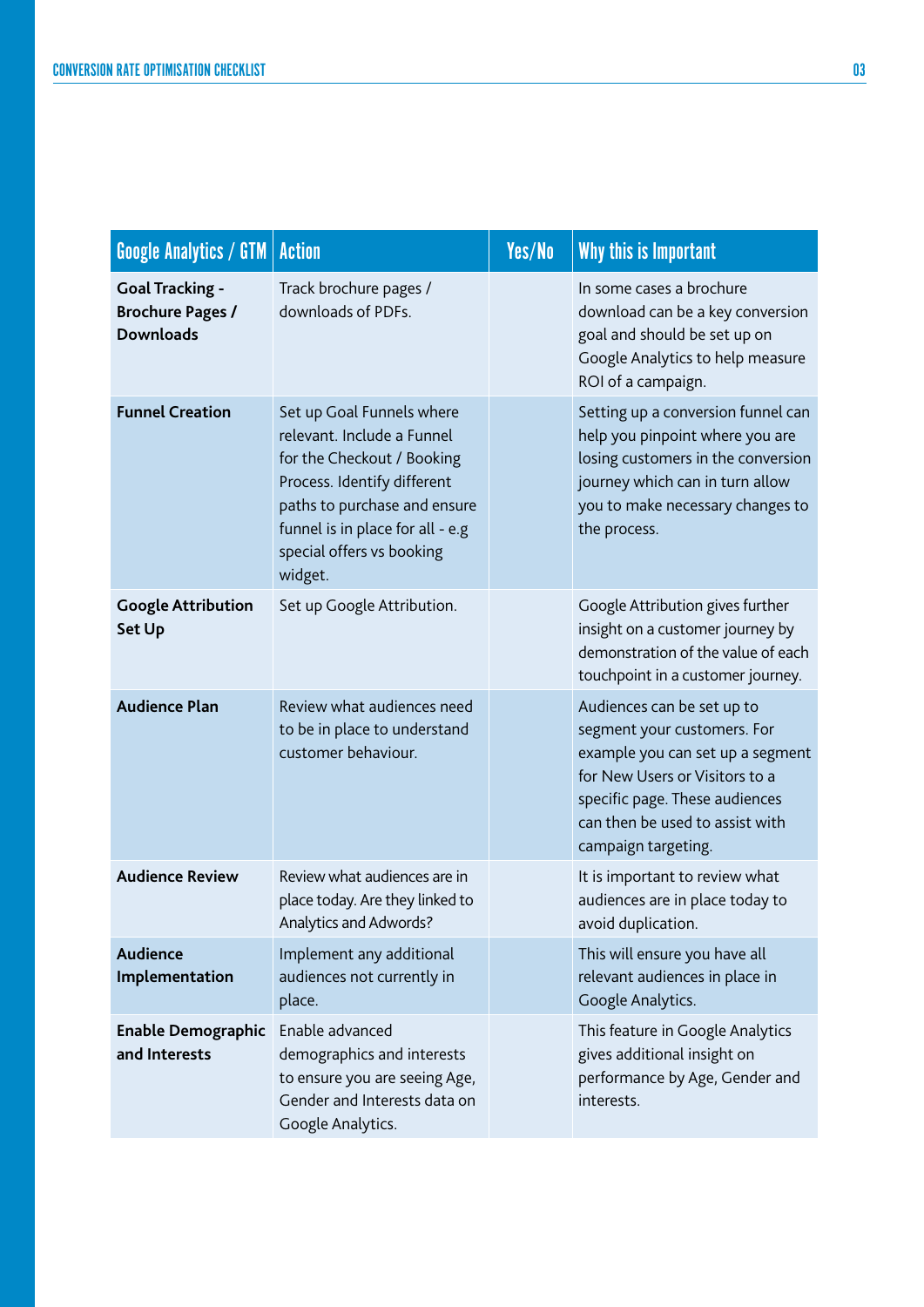#### A Google Ads

| <b>Google Ads</b>                             | <b>Action</b>                                                                                      | Yes/No | Why this is Important                                                                                                                                   |
|-----------------------------------------------|----------------------------------------------------------------------------------------------------|--------|---------------------------------------------------------------------------------------------------------------------------------------------------------|
| <b>Revenue Tracking</b>                       | Ensure Google Ads Revenue<br>Tracking is in place.                                                 |        | This will allow you to measure<br>revenue attributable to your<br>campaigns and CPA.                                                                    |
| <b>Revenue Tracking</b><br>Implementation     | If Google Ads Revenue<br>Tracking is not in place<br>send code to developer for<br>implementation. |        |                                                                                                                                                         |
| <b>Import Goals into</b><br><b>Google Ads</b> | Import Goals into Google<br>Ads.                                                                   |        | Importing the Goals set up in<br>Google Analytics such as Email Pick<br>and Enquiry Form allows additional<br>conversion analysis within Google<br>Ads. |



| <b>Facebook Ads</b>                         | <b>Action</b>                                                          | Yes/No | Why this is Important                                                                       |
|---------------------------------------------|------------------------------------------------------------------------|--------|---------------------------------------------------------------------------------------------|
| <b>Implement Pixel</b>                      | Implement relevant pixels.                                             |        | This allows you to remarket to<br>your website visitors on Facebook.                        |
| <b>Set Up Conversion</b><br><b>Tracking</b> | Set up tracking for key goals.                                         |        | This allows you to measure<br>conversion goals such as enquiry<br>forms and to measure ROI. |
| <b>Revenue Tracking</b>                     | Send expanded pixel code to<br>developer in order to Track<br>Revenue. |        | This allows you to measure<br>revenue and CPA.                                              |
|                                             |                                                                        |        |                                                                                             |

 $\sum_{i=1}^{n}$ 

 $\overline{\phantom{a}}$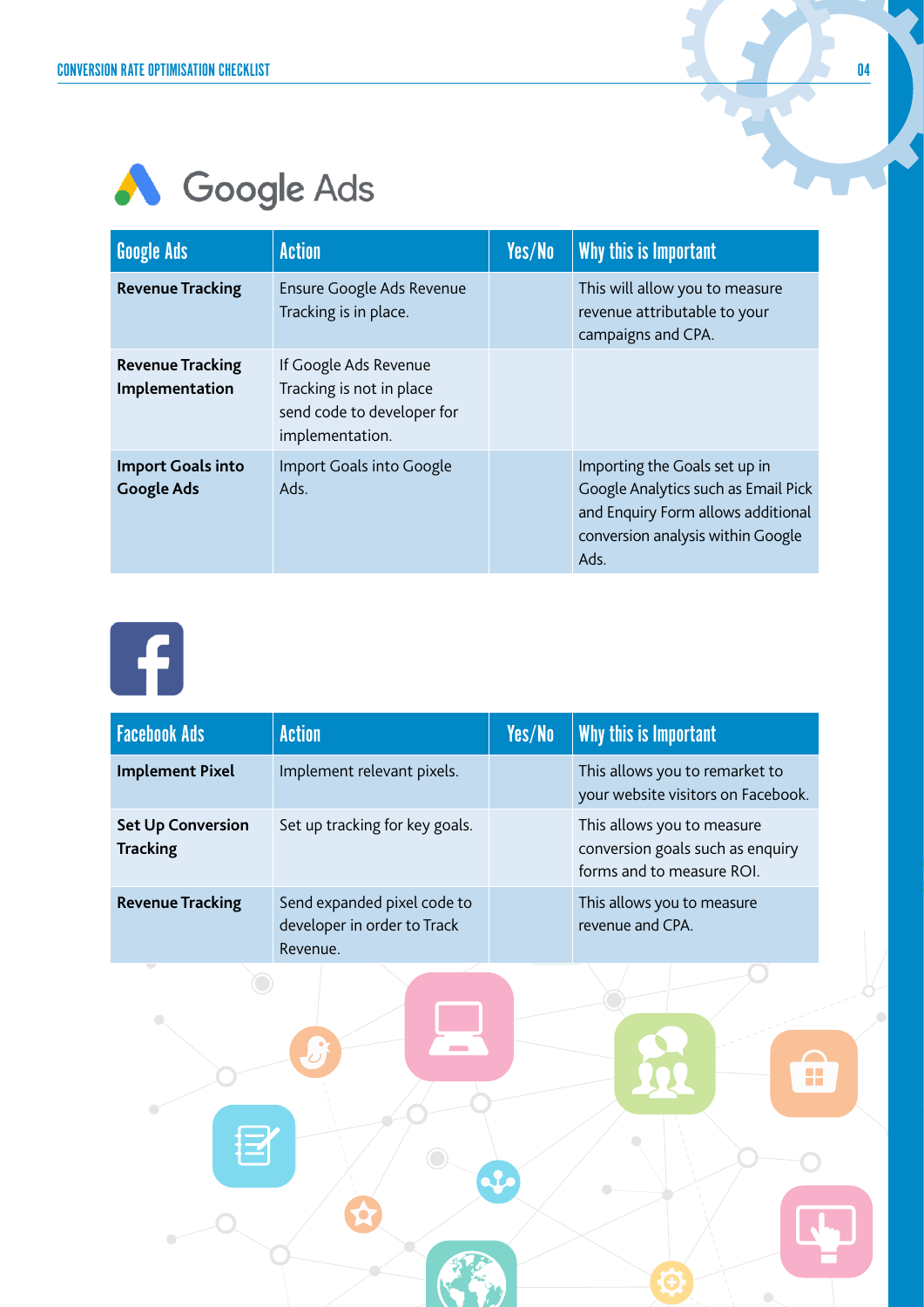CRO Tools





| <b>Google Ads</b>      | <b>Action</b>                           | Yes/No | Why this is Important                                                                                                                                                      |
|------------------------|-----------------------------------------|--------|----------------------------------------------------------------------------------------------------------------------------------------------------------------------------|
| <b>Crazy Egg</b>       | Add Tracking via Google Tag<br>Manager. |        | This allows you to implement<br>Heatmaps and Clickmaps to allow<br>you to study user behaviour on<br>your site.                                                            |
| Hotjar                 | Add Tracking via Google Tag<br>Manager. |        | The is another option for creating<br>Heatmaps and Clickmaps to allow<br>you to study user behaviour on<br>your site.                                                      |
| <b>Google Optimize</b> | Add Tracking via Google Tag<br>Manager. |        | This allows you to set up A/B tests<br>to compare the performance of<br>one version of a page versus an<br>updated version to see which gives<br>a better conversion rate. |
| <b>Heatmaps</b>        | Set up heatmaps for key<br>pages.       |        | Set up Heatmaps using either<br>Crazy Egg or Hotjar to assess user<br>behaviour.                                                                                           |

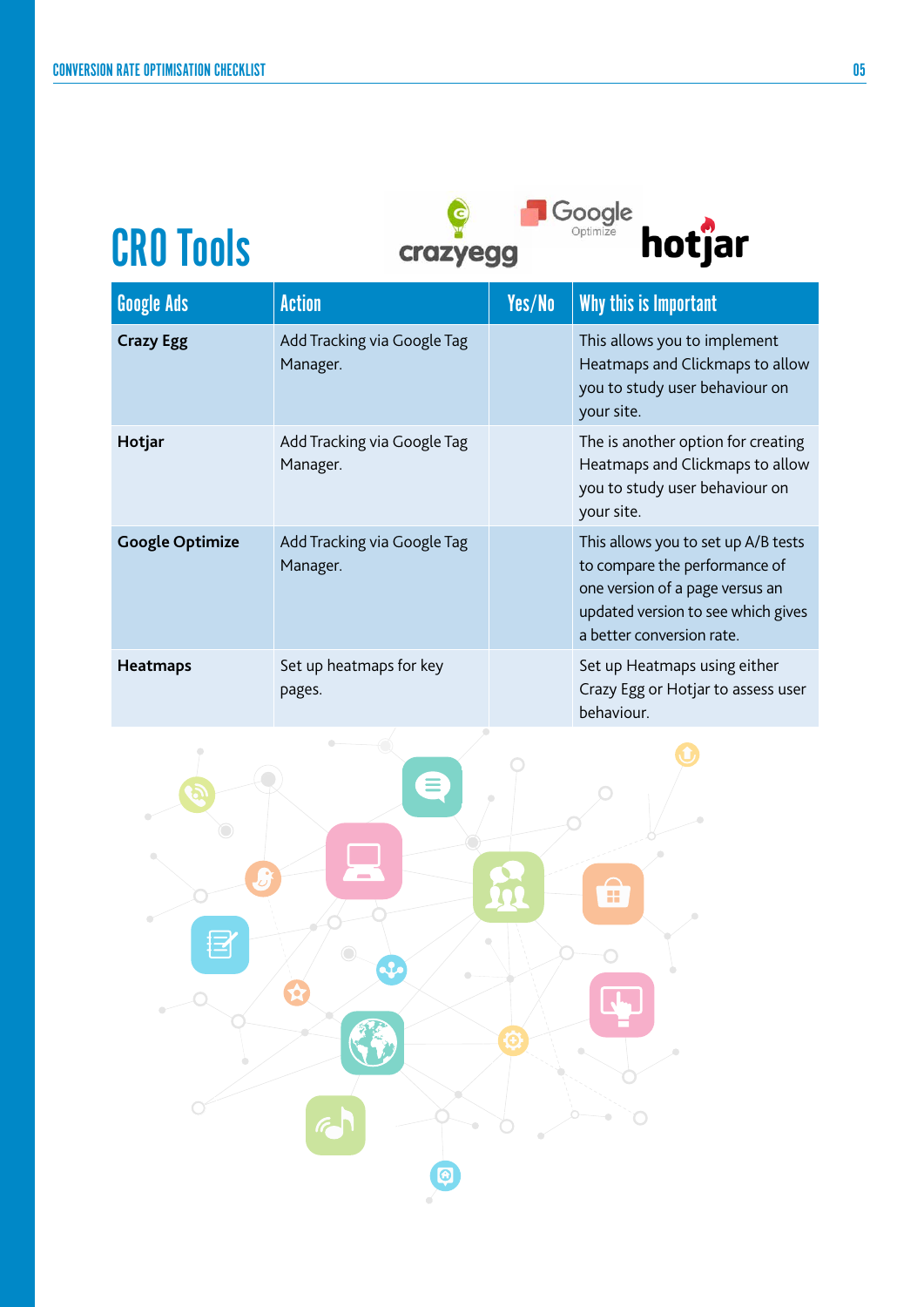**Website** Best Practice

### Website Best Practice

| <b>Best Practice</b>                                                                                                                                                                                                                                                                                                                | Yes/No | Why this is Important                                                                                                                                              |
|-------------------------------------------------------------------------------------------------------------------------------------------------------------------------------------------------------------------------------------------------------------------------------------------------------------------------------------|--------|--------------------------------------------------------------------------------------------------------------------------------------------------------------------|
| Ensure site speed is between 2 to 3 seconds.                                                                                                                                                                                                                                                                                        |        | A slow loading site will lead to a<br>lower conversion rate.                                                                                                       |
| Ensure the Book Now button is visible.                                                                                                                                                                                                                                                                                              |        | Having a visible Book Now<br>button will lead to an improved<br>conversion rate.                                                                                   |
| Ensure you have strong call to actions above the<br>fold. Above the fold is what is visible to the user<br>before they scroll and below the fold is what is not<br>visible until you scroll down. If your Call to Action<br>is below the fold it will be less visible to your users<br>and will reduce the number clicking through. |        | If your Call to Action is below the<br>fold it will be less visible to your<br>users and will reduce the number<br>clicking through.                               |
| Ensure your imagery represents why people want<br>to stay with you.                                                                                                                                                                                                                                                                 |        | Your imagery will form the<br>first Impression for a user. It is<br>important you are giving the best<br>representation of your property to<br>reduce bounce rate. |
| Include Special Offers and Gallery in your main<br>navigation.                                                                                                                                                                                                                                                                      |        | Easy access to Special Offers and<br>Gallery are shown to be a positive<br>conversion factor.                                                                      |
| Have dedicated landing pages.                                                                                                                                                                                                                                                                                                       |        | Landing customers on relevant<br>landing pages will shorten the<br>customer journey and will lead to<br>improved conversion rates.                                 |
| Ensure your USPs are being highlighted.                                                                                                                                                                                                                                                                                             |        | Clearly showcasing your USPs<br>and Points of Difference will aid<br>conversion.                                                                                   |
| Ensure your packages / offers represent value add<br>for the customer.                                                                                                                                                                                                                                                              |        | Demonstrating the value of your<br>packages will aid conversion.                                                                                                   |
| Ensure you do not overuse Pop Ups.                                                                                                                                                                                                                                                                                                  |        | Pop Ups can sometimes cover key<br>Call to Action and can lead to a<br>poor customer experience if not<br>managed correctly.                                       |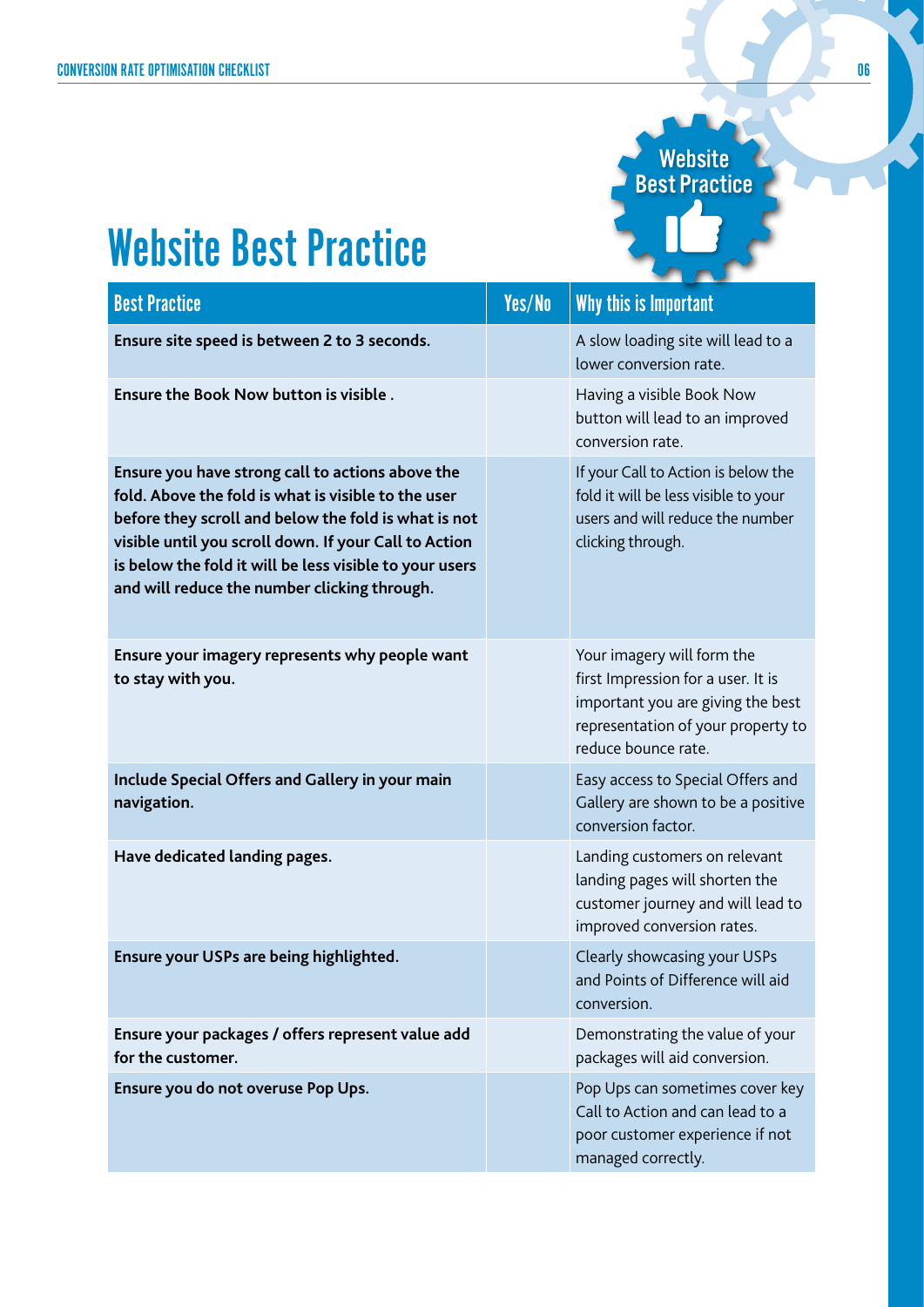

## Booking Engine Best Practice

| <b>Best Practice</b>                                                                       | Yes/No | Why this is Important                                                                                                                                                                                                             |
|--------------------------------------------------------------------------------------------|--------|-----------------------------------------------------------------------------------------------------------------------------------------------------------------------------------------------------------------------------------|
| Ensure booking engine speed is between 2 to 3<br>seconds.                                  |        | A slow loading booking engine will<br>lead to a lower conversion rate.                                                                                                                                                            |
| Have your Book Direct benefits visible and clear.                                          |        | Clearly showcasing your USPs<br>and Points of Differences will aid<br>conversion.                                                                                                                                                 |
| Do not add too many rate options as this will<br>cause consumer fatigue.                   |        | Too many rates can overwhelm<br>customers causing them to<br>abandon their purchase.                                                                                                                                              |
| Do not duplicate imagery.                                                                  |        | Each rate on the booking engine<br>should have a unique and<br>reflective image.                                                                                                                                                  |
| Have strong imagery against both your packages<br>and if a hotel against your hotel rooms. |        | Having unique imagery will draw<br>customers attention and will aid<br>conversion.                                                                                                                                                |
| Use reinforcement messaging and nudge tools.                                               |        | Reinforcement messaging such<br>as You Have Got the Best Rate<br>has been shown to improve<br>conversion.                                                                                                                         |
| Do not clutter your booking engine with too many<br>messages.                              |        | Too many messages can<br>overwhelm customers causing<br>them to abandon their purchase.                                                                                                                                           |
| Use a rate comparison tool in your booking engine.                                         |        | Consumers often visit multiple<br>sites including OTAs in search<br>of the best value. By displaying<br>a rate comparison tool you can<br>reduce the need for a consumer to<br>visit multiple sites which will aid<br>conversion. |
| Create urgency e.g. limited time or only 2 left.                                           |        | Urgency messages are designed<br>to encourage action in the short<br>term and aid conversion.                                                                                                                                     |
| Reduce unnecessary form fields.                                                            |        | Additional Required Fields in<br>your form can make the checkout<br>process daunting for a customer<br>leading to a drop in conversion.                                                                                           |